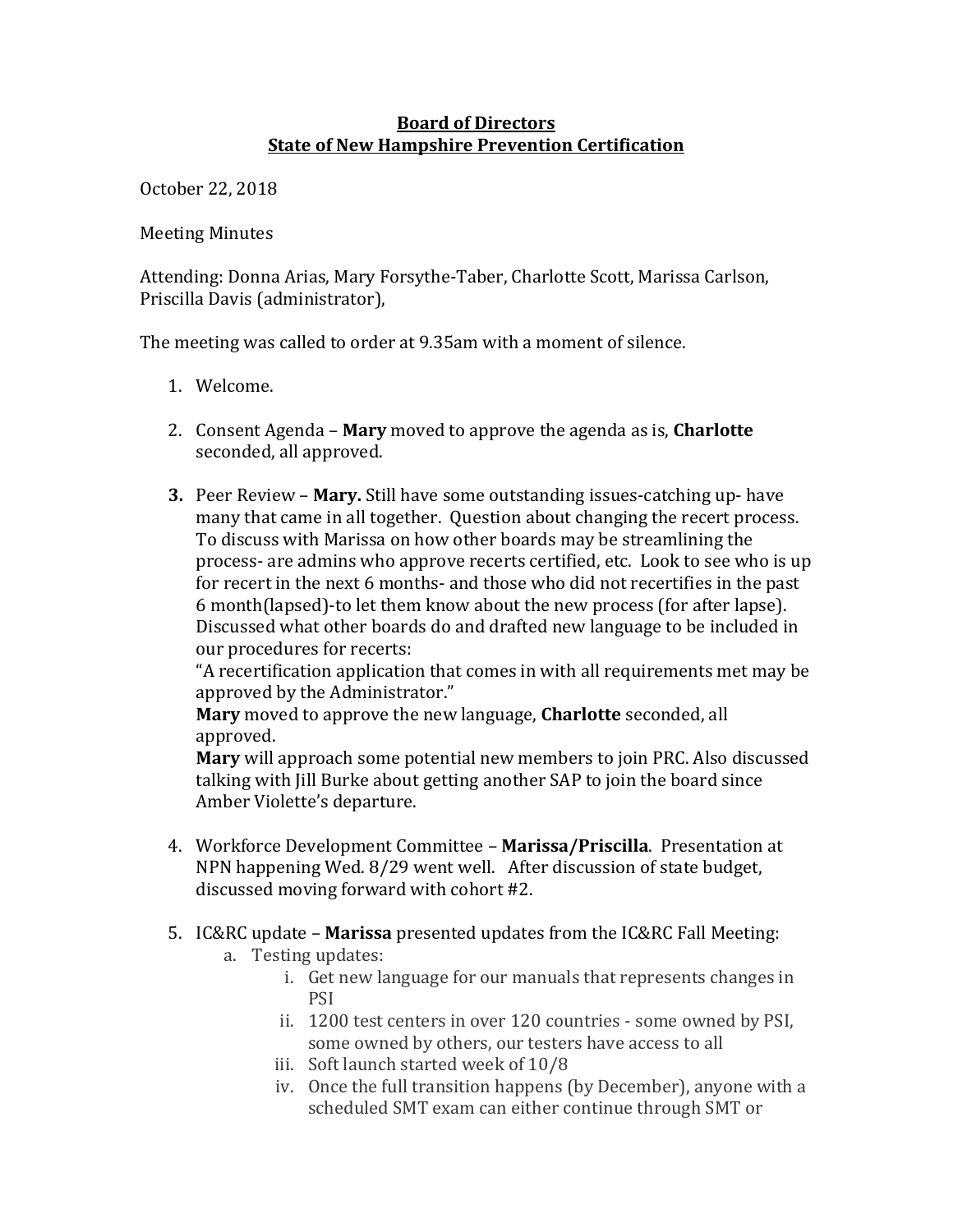reschedule with PSI; anyone preregistered but not scheduled will be transferred to PSI

- v. There will be basic demographic data collected for HRSA, cannot be skipped
- vi. No fee to reschedule up to 48 hrs prior to exam; for cancellations less than 48 hrs in advance, testers have 3 days to provide documentation of why they have to miss, otherwise no refund/have to pay whole fee again - basically same excused reasons that SMT accepted
- vii. Testers will get an official pass/fail status at the end of the exam; score letter will be emailed immediately by PSI
- viii. \*Must have government issued photo ID with name that matches exactly what is on examination registration $*$ 
	- ix. Special Accommodations Extra time  $&/$  or separate room \$45 - all other accommodations vary based on need & site
	- x. In October, go into SMT and download whole history of candidate data
- b. Legislative:
	- i. IC&RC is now part of the PCC, as is the new testing company  $$ they should alert us if something comes up in NH?
	- ii. SUPPORT Act loan reimbursement only for tx and maybe recovery, but maybe includes some kind of national resource center?
	- iii. 2020 review at the federal level about SUD reimbursement
	- iv. ONDCP reauthorized for FY19, includes DFC continuity
- c. Administrators' meeting/NCCA meeting:
	- i. Ethics We could certify an ethics investigator?
		- ii. NCCA standards for best practices
			- 1. includes having one public member, document/publish everything, records retention policy
			- 2. We should be posting an annual summary of our total  $#$ of candidates tested and their pass/fail rate
- d. PS Credential Meeting Updates:
	- i. 59% pass rate so far in 2018
	- ii. AdCare has the new PTTC contract for our region
	- iii. Prevention Solutions (through EDC) will house a lot of the old CAPT materials, including hosting the moderated online Prevention Ethics, and can contract directly with anyone, including NHTIAD
	- iv. Advanced Ethics Prevention Solutions has that as well, not sure about TOT opportunities yet - currently, just TX & SC have trained folks
	- v. Chairs are looking to restart prevention conference calls, probably every 2 months - geared towards delegates/admin/board